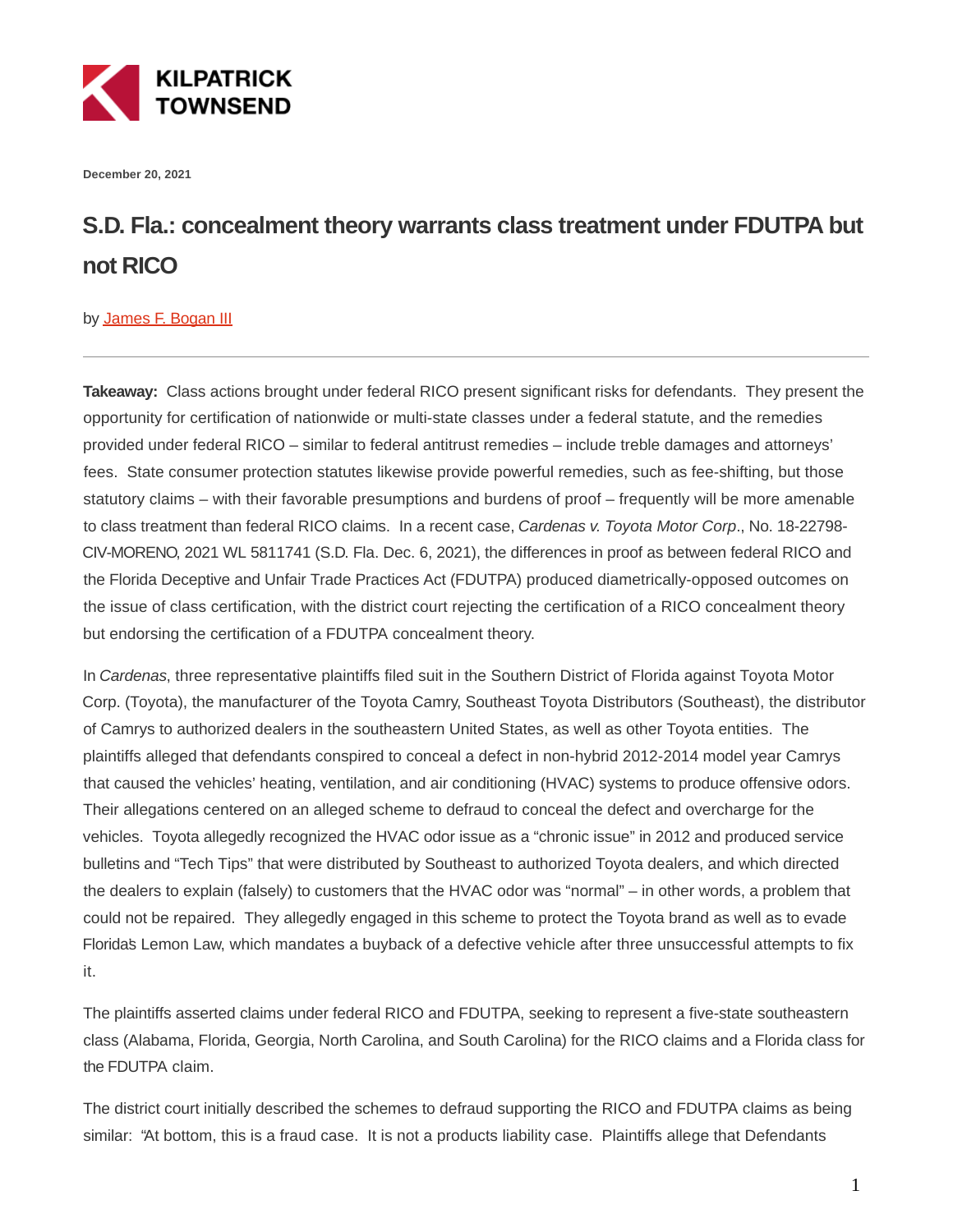

conspired to and succeeded at concealing a defect in their vehicles in order to defraud purchasers of the class vehicles. Their claims in general, under RICO and FDUTPA, require a showing that Defendants engaged in a scheme to defraud and acted deceptively." 2021 WL 5811741, at \*7.

But the court rejected certification of the RICO claims (which included a substantive RICO claim as well as a RICO-conspiracy claim). In its analysis of the predominance requirement under Federal Rule 23(b)(3), the district court concluded that plaintiffs' class-wide RICO fraud theory failed: "Even if Plaintiffs are correct that Toyota and Southeast Toyota Distributors made misrepresentations to authorized Toyota dealers about the source of the odor and the efficacy of the HVAC system, it does not follow that these misrepresentations caused every purchaser from an authorized dealership to overpay for their vehicle. Based on the evidence Plaintiffs offer, it was only those people who already owned a Class Vehicle and brought it to a dealership complaining of odor who were the potential victims of a misrepresentation—i.e., they were the only people told that the odor was normal. But it is too attenuated an inferential chain to conclude that a purchaser from an authorized dealer, that had no meaningful communication with the dealer or Defendants about the HVAC defect, was harmed 'by reason of' Defendants directing dealerships to convey to complaining customers that the odor was normal." Id. at \*10.

To support this conclusion, the district court observed that, for fraud-based RICO claims, "whether a duty to disclose information exists must be made on a case by case basis, with appropriate attention given to the nature of the transaction and the relationship between the parties." Id. at \* 11 (quoting Langford v. Rite Aid of Alabama, Inc., 231 F.3d 1308, 1313 (11th Cir. 2000)). A duty to disclose can arise "in a situation where a defendant makes partial or ambiguous statements that require further disclosure in order to avoid being misleading." Id. (quoting Kemp v. Am. Tel. & Tel. Co., 393 F.3d 1354, 1360 (11th Cir. 2004)). But plaintiffs could not establish a duty to disclose under RICO on a class-wide basis: "The problem for Plaintiffs is that they have not offered any class wide evidence that Defendants, or even dealerships, told half truths [sic] to Class members before they purchased their vehicles. Plaintiffs have only submitted evidence that would permit a jury to infer that class members who complained of odor to an authorized dealership were mislead [sic]." Id. (emphasis in original).

But the district court reached a different conclusion on the FDUTPA concealment theory, given that FDUTPA claims do not require a showing of reliance and that "plaintiffs do not need to present evidence that each potential class member was actually harmed by a defendants conduct ... plaintiffs need only show that a reasonable consumer would have been harmed by defendants conduct." Id. at \*12 (quoting Bowe v. Pub. Storage, 318 F.R.D. 160, 182 (S.D. Fla. 2015)). Given FDUTPA's looser proof requirements, "a permissible inference of common exposure [to a misrepresentation from an authorized dealer] may be drawn," and "all class members received the same information from defendant regarding the purported defect – which is to say, no information." Id. at \*12-13 (quoting Salas v. Toyota Motor Sales, U.S.A., Inc., 2019 WL 1940619, at \*9 (C.D. Cal. Mar. 27, 2019)).